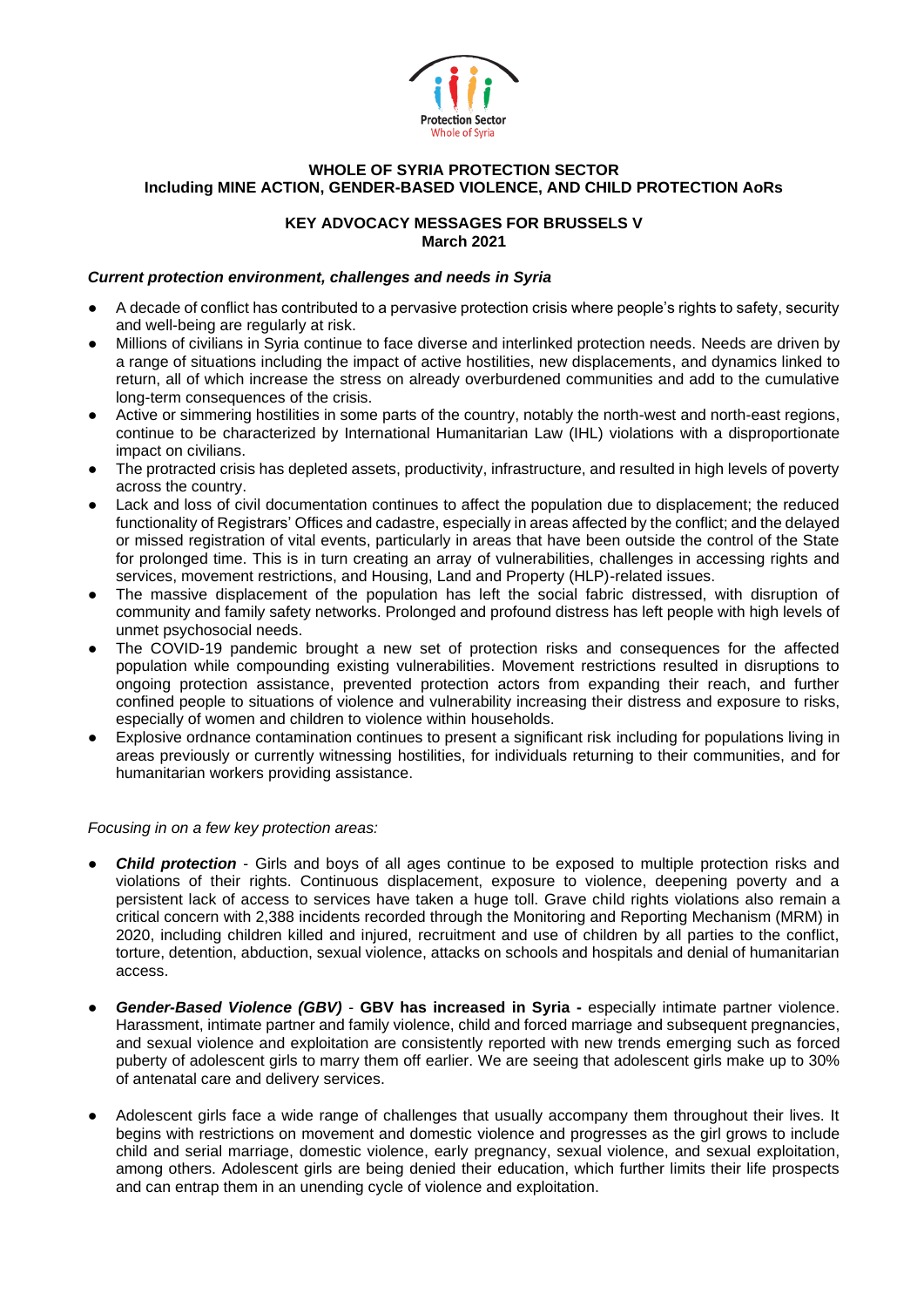

**Mine Action** - Over half of the population (1 in 2), live in areas affected by explosive ordnance. Aggravated by the COVID-19 pandemic, the social and economic crisis will likely force more people to adopt unsafe behaviours to sustain their livelihoods. Farming land, removing rubble to generate income, and collecting metal for trade are high-risk activities when explosive remnants of war are present.

# **KEY ASKS**

# **PROTECTION OF CIVILIANS**

Urge all parties to strictly adhere to principles and standards of international humanitarian law and international human rights law, including the prohibition on launching of indiscriminate attacks and the respect for principles of proportionality and precaution.

#### **ATTACKS ON AND/OR MILITARY USE OF CIVILIAN INFRASTRUCTURE**

In all high-level dialogues with all parties prioritize gaining the commitment of all parties to stop attacks on and/or military use of civilian infrastructure, in particular medical facilities and transport, schools, and residential property.

#### **CHILD RECRUITMENT, CHILD DETENTION AND DEPRIVATION OF LIBERTY**

Find dialogue entry points and approaches and/or enhance existing engagement with relevant parties to the conflict, towards access to/response for all children detained by armed actors in Syria, as well as alternatives to detention/deprivation of liberty and release. Similarly, engage in structured protection dialogue with all entities in the conflict whose actions have a significant impact on children.

Urge all parties to stop all recruitment and use of children in the conflict. Any Syria peace talk or negotiation/ discussion on cessation of hostilities must include agreements around specific measures to protect children from being recruited and used, detained and/or deprived of liberty in the conflict. Such measures should include a commitment to: i) prevent the recruitment and use of children in armed conflict, through issuing command orders that no boys or girls under the age of 18 should be involved in conflict in any combat or support role and put in place age assessment mechanisms: ii) expedite their release to civilian child protection actors for reintegration and return to civilian life; and facilitate safe access to the services required in their reintegration.

#### **GENDER BASED VIOLENCE**

Recognize and adequately fund the additional needs of women and girls created by the COVID-19 pandemic, including support to adapt GBV programs and respond to increased rates of IPV and other forms of GBV.

Increase support to multi-sectoral GBV response services to meet the multifaceted needs of women and girls at risk and GBV survivors, including case management, psychosocial support, CVA, and referrals to specialized services. Extend reach and accessibility of GBV programs for all women and girls, including the most marginalized, through a combination of in-person and remote service provision. Increased funding is needed to sustain what is in place and expand to meet all the needs.

Invest in and support accountability mechanisms to ensure that all humanitarian actors take responsibility for mitigating the risks of GBV and eliminating Sexual Exploitation and Abuse (SEA) in the region.

# **IMPLEMENTATION OF HUMANITARIAN MINE ACTION**

Urge all parties to support humanitarian mine action and advocate for unhindered and meaningful access to all areas in need of humanitarian mine action interventions, particularly survey and clearance. Flexible and sustained funding across all humanitarian mine action activities is paramount to support existing programming and allow rapid scale-up into new areas.

# **UNHINDERED HUMANITARIAN ACCESS**

Urge all parties to respect the principle of humanity and ensure unimpeded, regular and sustained humanitarian access for humanitarian actors in all parts of Syria to be able to provide quality protection interventions using all necessary modalities, including to: women and children allegedly affiliated with designated armed groups and deprived of their liberty for purported security reasons, and persons living in areas reporting explosive